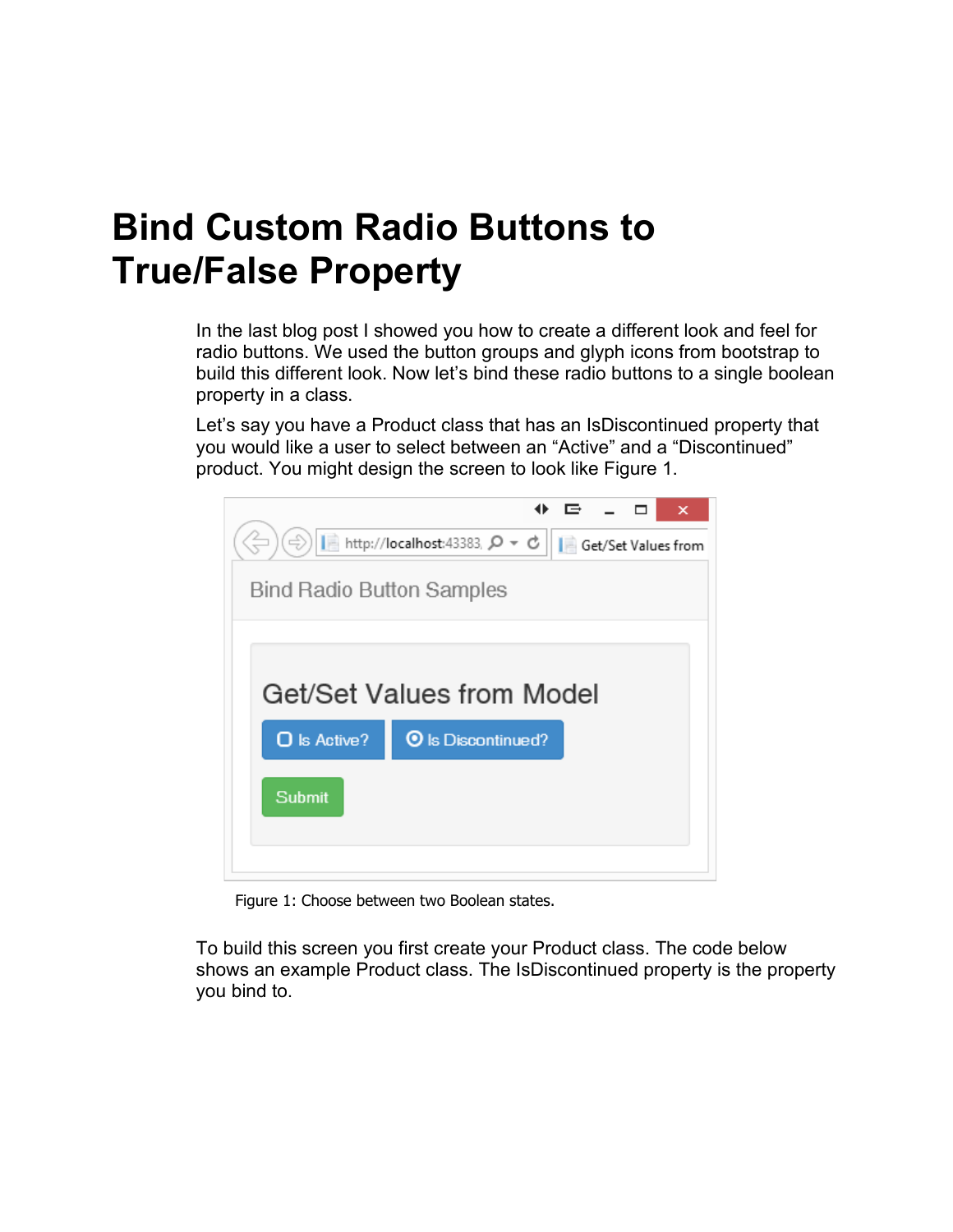```
namespace BootstrapRadio2
{
  public partial class Product
\{ public int ProductId { get; set; }
    public string ProductName { get; set; }
    public decimal Price { get; set; }
    public bool IsDiscontinued { get; set; }
  }
}
```
Create your cshtml view and specify the name of the model to use at the top of the file. I also added a little styling to a class called pdsa-radiobutton that puts a little spacing between the two radio buttons.

```
@model BootstrapRadio2.Product
@{
   ViewBag.Title = "Get/Set Values from Model";
}
<style>
  .pdsa-radiobutton {
    margin-right: .5em;
    text-align: left;
  }
</style>
```
Build your view using the Html.BeginForm() helper to emit a <form> tag. Create a "form-group" into which you put a "btn-group". If you are not familiar with button groups in Bootstrap you should look at [www.getbootstrap.com](http://www.getbootstrap.com/) for more information. The <label>, and <span> tags should be self-explanatory, especially if you read my first blog post on creating these types of radio buttons.

The next item you need is to bind the IsDiscontinued property to an HTML radio button. You use the @HtmlRadioButtonFor() helper to do this binding. The first parameter to this helper is the expression to bind to the product in the model. The second parameter is the value to return to the model if this button is chosen. The third parameter is a collection of other attributes you wish to be emitted into the HTML. Lastly we need a submit button to post the data back to our controller.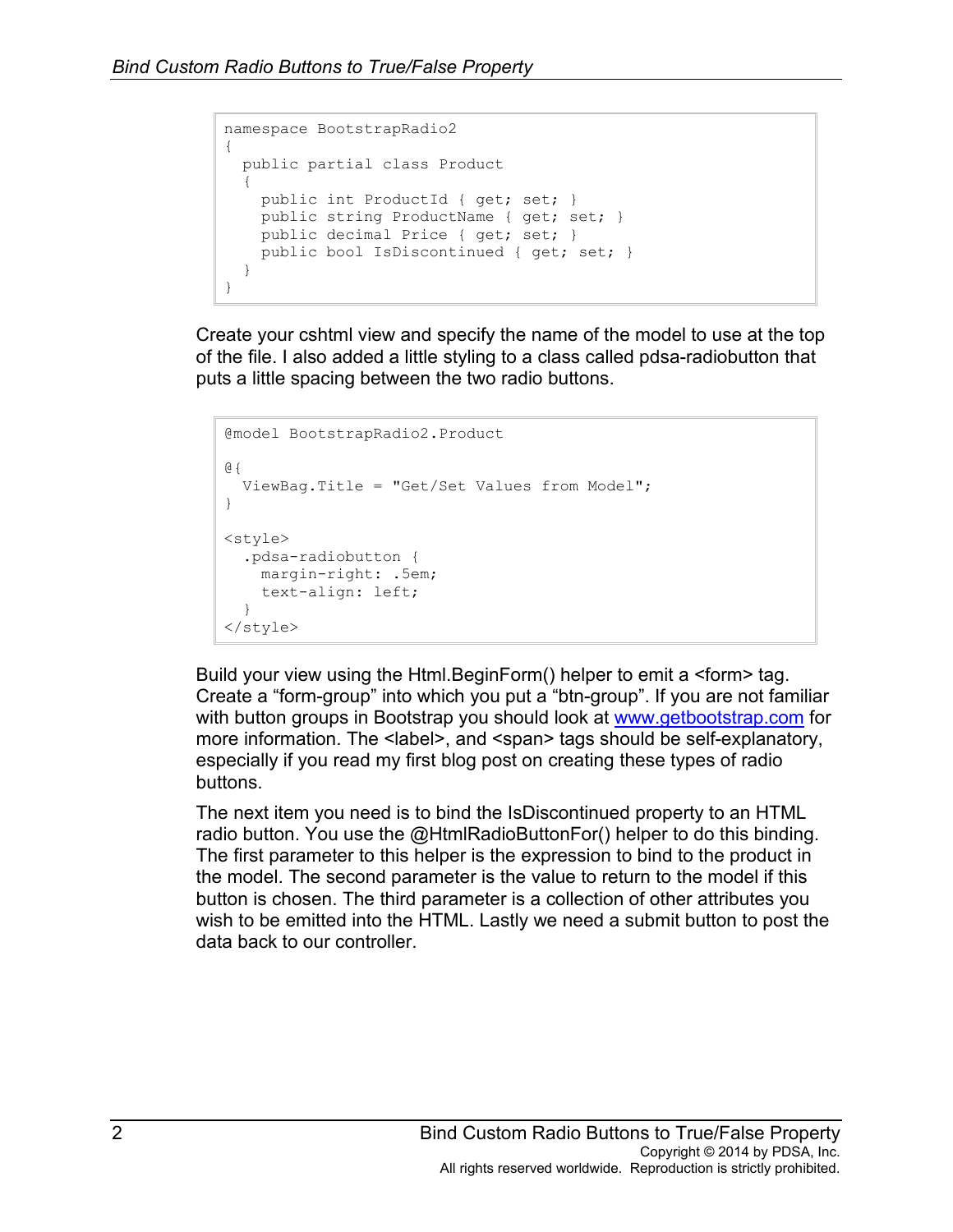```
@using (Html.BeginForm())
{
  <h3>Get/Set Values from Model</h3>
   <div class="form-group">
     <div class="btn-group" data-toggle="buttons" id="product">
       <label class="pdsa-radiobutton btn btn-primary">
         <span class="glyphicon glyphicon-unchecked"></span>
         @Html.RadioButtonFor(m => m.IsDiscontinued, "false",
             new { id = "IsActive" }) Is Active?
       </label>
       <label class="pdsa-radiobutton btn btn-primary">
         <span class="glyphicon glyphicon-unchecked"></span>
         @Html.RadioButtonFor(m => m.IsDiscontinued, "true",
             new { id = "IsDiscontinued" }) Is Discontinued?
       </label>
    \langlediv\rangle\langle div>
   <div class="form-group">
     <button type="submit" 
             class="btn btn-success">Submit</button>
   </div>
}
```
## **The Controller**

There are two methods you add to the controller for this view. First is the GET method, defined here as "Radio06". This method creates a new instance of the Product class and sets the IsDiscontinued property to either a true or false. Normally this data would be coming from a database, but this mock data illustrates how binding selects the default button chosen when the view renders.

```
public ActionResult Radio06()
{
 Product entity = new Product();
  entity.IsDiscontinued = true;
  return View(entity);
}
```
The second method to add the controller is called when the user clicks on the submit button on the screen. The 'value' attribute of the button selected at the time of the submit will be automatically assigned to the instance of the Product class, named 'entity' in this sample. Within this method I put a Debugger.Break() so you can inspect the properties of the entity variable to see the IsDiscontinued property and verify that it is set to the correct value.